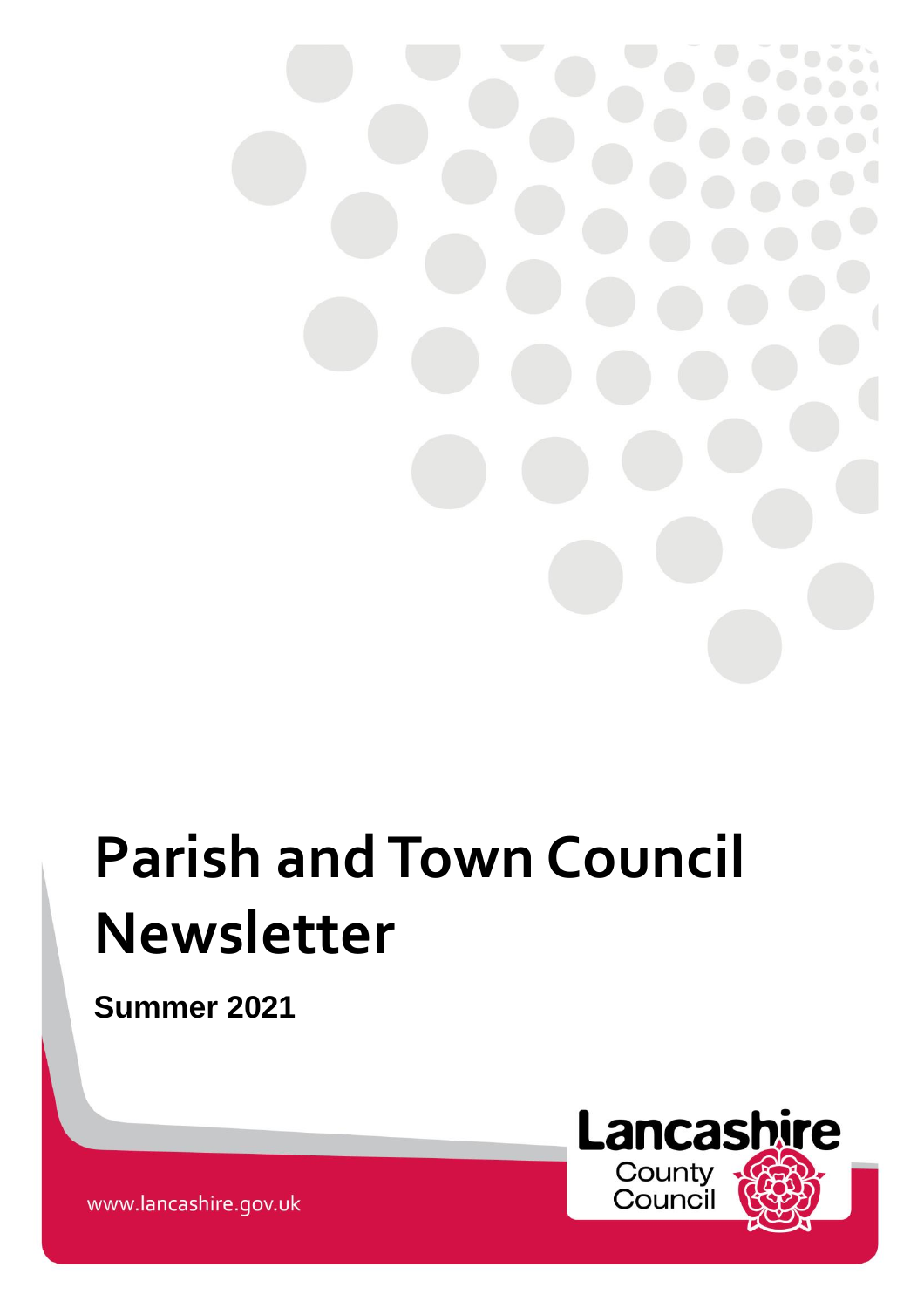#### **Welcome**

Firstly, I'd like to begin with a huge thank you to you for the humbling efforts that you are putting in during the current coronavirus pandemic. Whilst I am reflecting on what has been a time of great sadness and loss for many people, I have also felt encouraged by numerous acts of selflessness that help to keep our communities safe and pleasant places to live.

Following on from the local government elections, which were held on May 6<sup>th</sup> of this year, I am delighted to be able to confirm that I have been selected by the current administration to continue in my role as the Parish and



Town Councils Champion for Lancashire. Alongside our new leader and cabinet, I look forward to working with you to achieve the best possible outcomes for the people in our communities.

I am always grateful for the work of the NHS and the emergency services and especially so as the pandemic continues. I'm also very proud of the many ways that our officers here at Lancashire County Council have contributed to saving lives during the pandemic. A new system aimed at ensuring that vulnerable people in all Lancashire's residential care settings have the supplies they need has recently received a national level 'Collaboration Award' from the Institute for Improvement in Public Services (ICiPS). Working collaboratively is clearly one of our strengths in Lancashire and is something I'm aiming to build on during this next chapter.

We can all play our part in keeping ourselves and others safe by breaking the transmission of the coronavirus. I would urge everyone to follow the 'Hands. Face. Space' message, take regular tests and get vaccinated when invited.

Small changes can improve our wellbeing and help our environment, such as walking or cycling for short trips instead of taking the car. We are working hard to improve Lancashire's transport networks and connections to improve safety, health and prosperity in our area. I'm keen to hear your views on how we can work better together.

Please do get in touch with me to share your views and have your say.

#### **Best Regards**

Paul

#### **County Councillor Paul Rigby**

**Email: [paul.rigby@lancashire.gov.uk](mailto:paul.rigby@lancashire.gov.uk) Mobile:** 07779 596592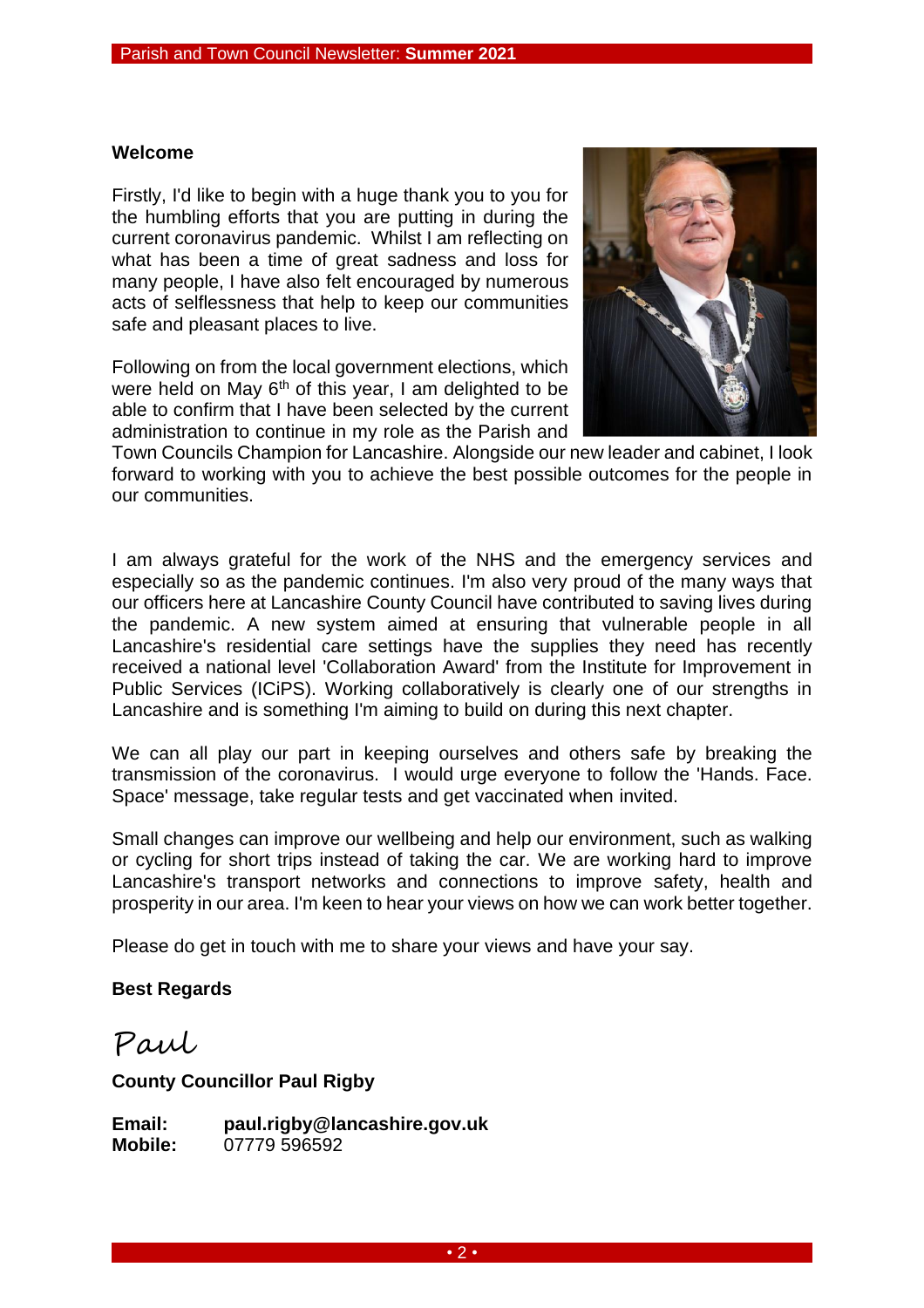### **Coronavirus: testing and vaccinations**



We are continuing to work with colleagues in the NHS, Public Health England and our district councils to do everything we can to delay the spread of coronavirus and ensure the people of Lancashire are protected. There's lots of advice and information ( which is constantly updated) on how to support our residents available when you click on our coronavirus webpages **[here.](https://www.lancashire.gov.uk/coronavirus/)**

## **Parish Champion Grant Funding**

Parish Champion's Grant Funding has now re opened. If you would like to apply for a grant or require any further information, please click **[here.](https://www.lancashire.gov.uk/parish-and-town-councils/parish-champion/)**

We are often asked if there are any other funding sources that Parish and Town Councils can apply to and the good news is that there is! We have a database that enables community groups to search for funding opportunities. You can register free to find out more about grants and bid opportunities when you click on the link **[here.](https://www.idoxopen4community.co.uk/lancashirecc/Register?ReturnUrl=%2flancashirecc%2fProfile%2fEdit)** Once you've registered, you'll receive weekly updates on future grant funding as it becomes available.

## **Community Safety and Lancashire Talking**



Concern about crime is an ongoing issue for our everyone in our communities and so Lancashire Constabulary now has an online platform to support the dialogue on what matters to you in your local area. In the year since Lancashire Talking was launched, fantastic progress has been made - with over **34,000 survey** results being returned about the issues people want to be prioritised locally.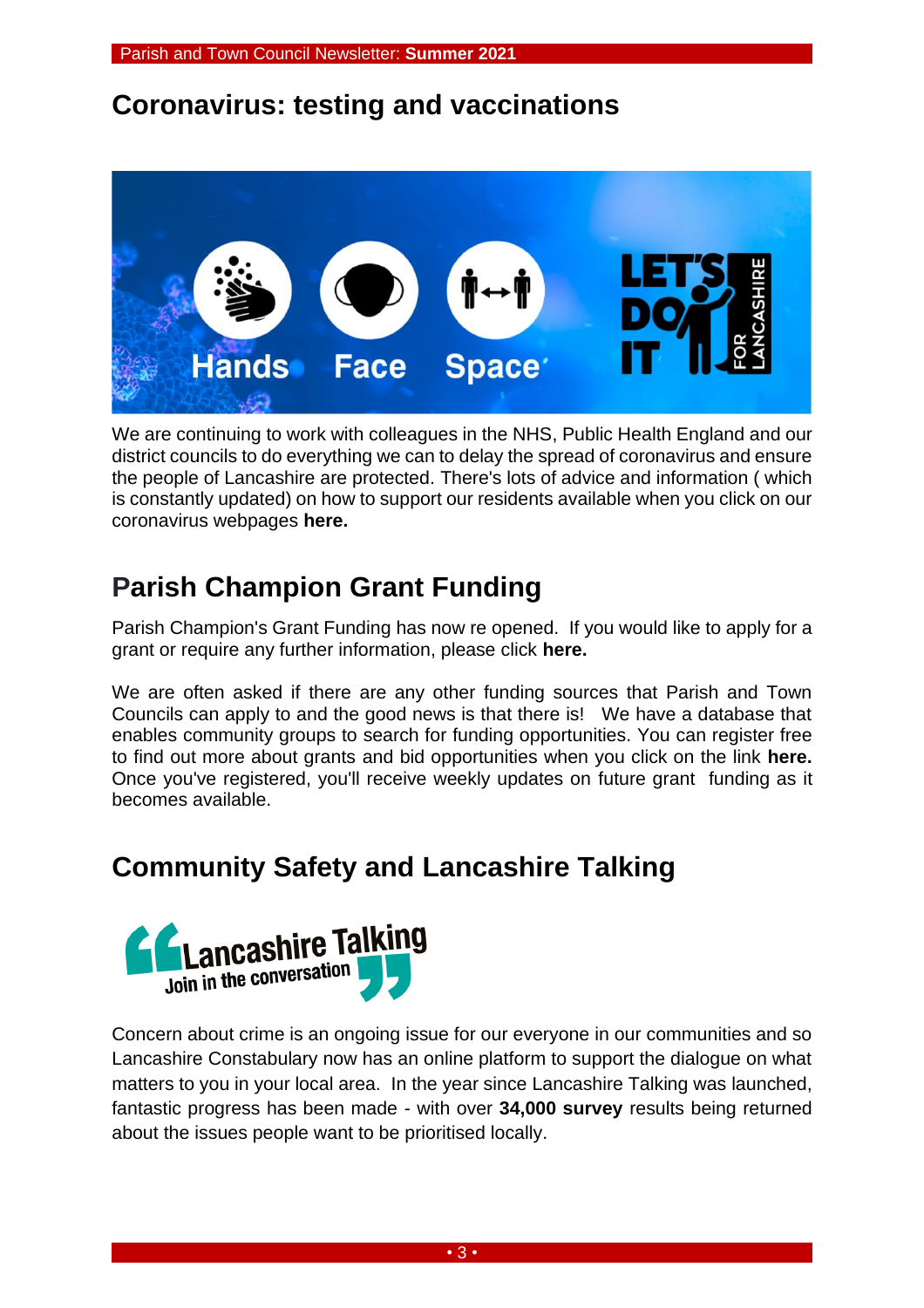At Lancashire wide level, surveys on Lancashire Talking have shown that issues which concern us most are:

- 1. Anti-Social Behaviour.
- 2. Road Safety
- 3. Drug dealing
- 4. Drug taking
- 5. Nuisance motorbikes

Joining this conversation allows your local teams to target their activities on the issues that matter most to our residents. It's quick and easy to sign up to Lancashire Talking and there's just five questions to get started. To register and ensure that your voice is heard, please click **[here.](https://www.stayintheknow.co.uk/C169FCC6-F4C4-46EB-AC2C-9084AC0912FC/QuickRegister)**

### **Volunteering and help from Our Lancashire**



**LET'S JOIN TOGETHER** 



Our Lancashire is helping to make Lancashire an even better place to work, live, and grow! Funded by the Police and Crime Commissioner, **[Our Lancashire](https://ourlancashire.org.uk/)** is free and available to any not-for-profit groups which are running activities and events for people in our local communities. If you need help and support from volunteers or would like to contribute, you can check out what's available when you click **[here.](https://ourlancashire.org.uk/)**

## **Lancashire Adult Learning**



A brand-new adult and community newsletter which celebrates the world of adult learning is out now! You can explore these free courses and download a copy of the adult and community newsletter by clicking **[here.](https://www.lal.ac.uk/wp-content/uploads/2021/02/Course-Guide_Summer-2021.pdf?utm_source=campaignmonitor_010321&utm_medium=Adult_Campaign&utm_campaign=connect_spring_summer_2021)**